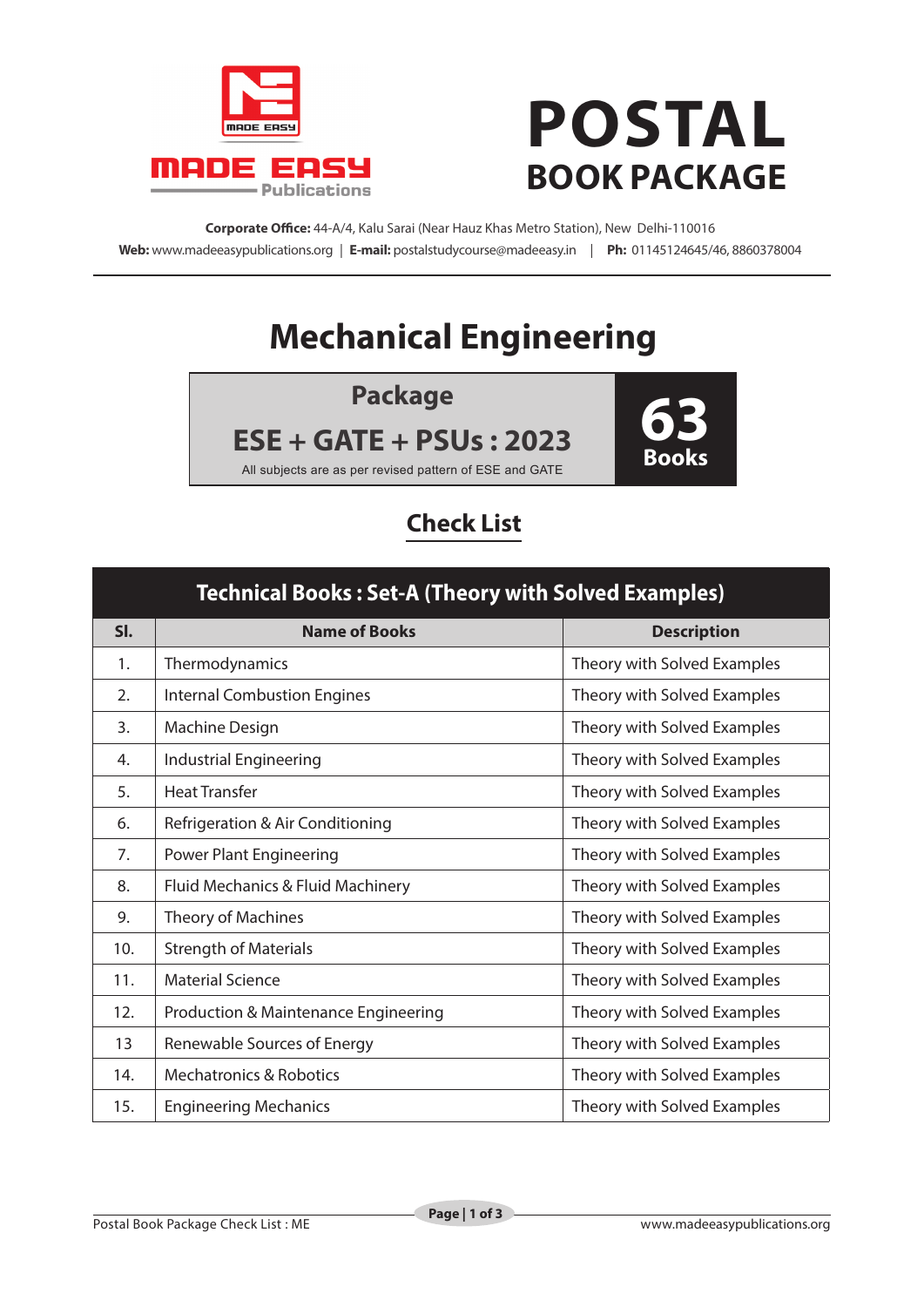| <b>Technical Books: Set-B (Objective Practice Sets)</b> |                                                            |                                   |  |  |
|---------------------------------------------------------|------------------------------------------------------------|-----------------------------------|--|--|
| SI.                                                     | <b>Name of Books</b>                                       | <b>Description</b>                |  |  |
| 16.                                                     | Thermodynamics                                             | <b>Objective Practice Sets</b>    |  |  |
| 17.                                                     | <b>Internal Combustion Engines</b>                         | <b>Objective Practice Sets</b>    |  |  |
| 18.                                                     | <b>Machine Design</b>                                      | <b>Objective Practice Sets</b>    |  |  |
| 19.                                                     | Industrial Engineering                                     | <b>Objective Practice Sets</b>    |  |  |
| 20.                                                     | <b>Heat Transfer</b>                                       | <b>Objective Practice Sets</b>    |  |  |
| 21.                                                     | Refrigeration & Air Conditioning                           | <b>Objective Practice Sets</b>    |  |  |
| 22.                                                     | <b>Power Plant Engineering</b>                             | <b>Objective Practice Sets</b>    |  |  |
| 23.                                                     | Fluid Mechanics & Fluid Machinery                          | <b>Objective Practice Sets</b>    |  |  |
| 24.                                                     | Theory of Machines                                         | <b>Objective Practice Sets</b>    |  |  |
| 25.                                                     | <b>Strength of Materials</b>                               | <b>Objective Practice Sets</b>    |  |  |
| 26.                                                     | <b>Material Science</b>                                    | <b>Objective Practice Sets</b>    |  |  |
| 27.                                                     | Production & Maintenance Engineering                       | <b>Objective Practice Sets</b>    |  |  |
| 28.                                                     | Renewable Sources of Energy                                | <b>Objective Practice Sets</b>    |  |  |
| 29.                                                     | <b>Mechatronics &amp; Robotics</b>                         | <b>Objective Practice Sets</b>    |  |  |
| 30.                                                     | <b>Engineering Mechanics</b>                               | <b>Objective Practice Sets</b>    |  |  |
|                                                         | <b>Technical Books: Set-C (Conventional Practice Sets)</b> |                                   |  |  |
| SI.                                                     | <b>Name of Books</b>                                       | <b>Description</b>                |  |  |
| 31.                                                     | Thermodynamics                                             | <b>Conventional Practice Sets</b> |  |  |
| 32.                                                     | <b>Internal Combustion Engine</b>                          | <b>Conventional Practice Sets</b> |  |  |
| 33.                                                     | <b>Machine Design</b>                                      | <b>Conventional Practice Sets</b> |  |  |
| 34.                                                     | Industrial Engineering                                     | <b>Conventional Practice Sets</b> |  |  |
| 35.                                                     | <b>Heat Transfer</b>                                       | <b>Conventional Practice Sets</b> |  |  |
| 36.                                                     | Refrigeration & Air Conditioning                           | <b>Conventional Practice Sets</b> |  |  |
| 37.                                                     | <b>Power Plant Engineering</b>                             | <b>Conventional Practice Sets</b> |  |  |
| 38.                                                     | Fluid Mechanics & Fluid Machinery                          | <b>Conventional Practice Sets</b> |  |  |
| 39.                                                     | Theory of Machines                                         | <b>Conventional Practice Sets</b> |  |  |
| 40.                                                     | <b>Strength of Materials</b>                               | <b>Conventional Practice Sets</b> |  |  |
| 41.                                                     | <b>Material Science</b>                                    | <b>Conventional Practice Sets</b> |  |  |
| 42.                                                     | Production & Maintenance Engineering                       | <b>Conventional Practice Sets</b> |  |  |
| 43.                                                     | Renewable Sources of Energy                                | <b>Conventional Practice Sets</b> |  |  |
| 44.                                                     | <b>Mechatronics &amp; Robotics</b>                         | <b>Conventional Practice Sets</b> |  |  |
| 45.                                                     | <b>Engineering Mechanics</b>                               | <b>Conventional Practice Sets</b> |  |  |